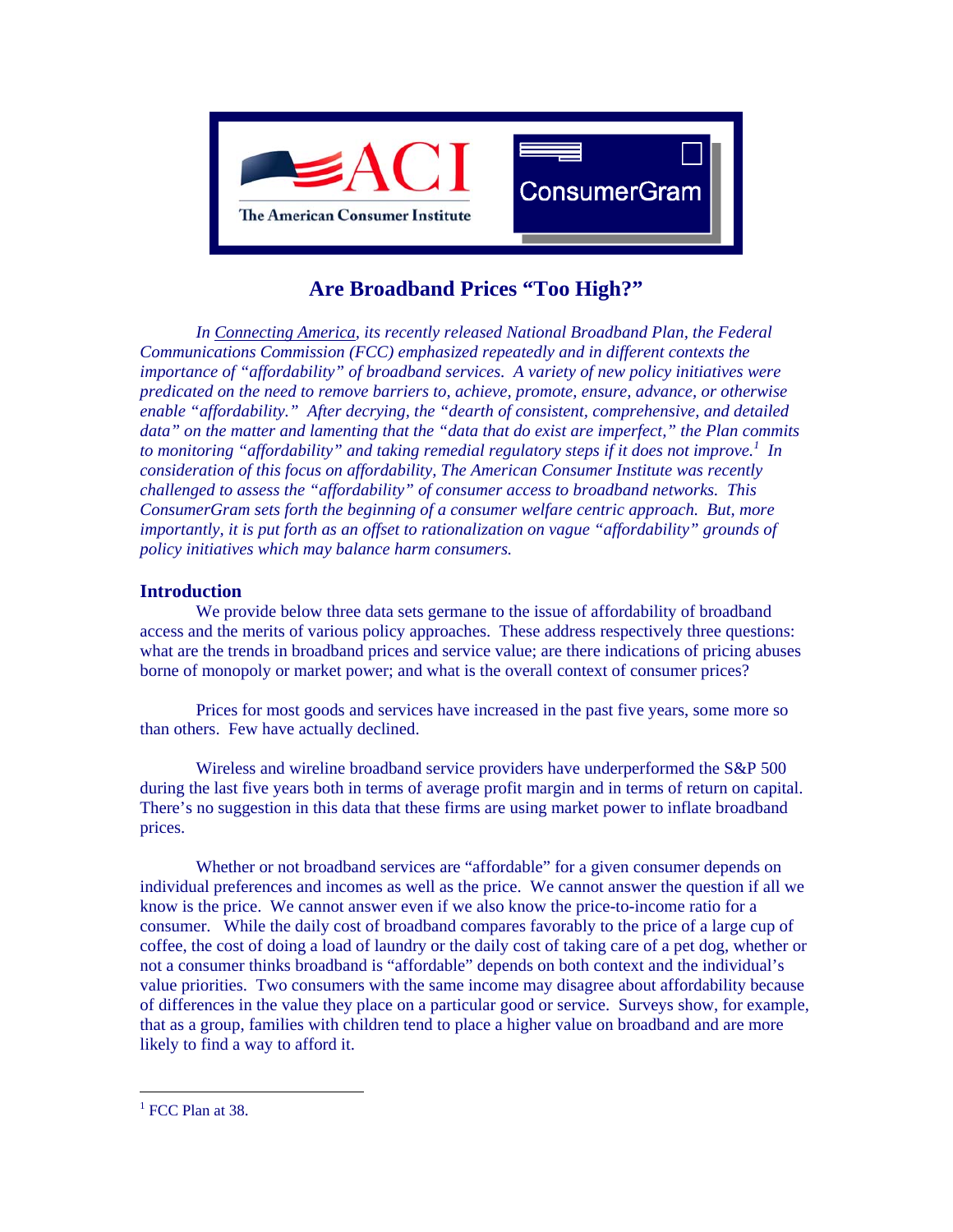| <b>BLS Consumer Product</b><br>or Service Category | % Change<br>2004-2009 |
|----------------------------------------------------|-----------------------|
|                                                    |                       |
| <b>All Items</b>                                   | 13.6%                 |
| Food                                               | 15.3                  |
| <b>Bread</b>                                       | 30.0                  |
| <b>Potatoes</b>                                    | 20.8                  |
| <b>Peanut butter</b>                               | 20.0                  |
| Food at Pub. Schools                               | 17.0                  |
| <b>Rice, Pasta Cornmeal</b>                        | 36.9                  |
| Dried beans, peas, lentils                         | 55.7                  |
| Fruits and vegetables                              | 17.2                  |
| Eggs                                               | 30.2                  |
|                                                    |                       |
| <b>Housing</b>                                     | 13.1                  |
| <b>Rental Housing</b>                              | 13.1                  |
| <b>Primary Residence Rental</b>                    | 16.4                  |
|                                                    |                       |
| <b>Fuels/Utilities</b>                             | 25.9                  |
| Utilities/Transportation                           | 18.5                  |
| <b>Public Transportation</b>                       | 19.5                  |
| Energy                                             | 32.0                  |
| <b>Household Energy</b>                            | 24.3                  |
| <b>Airline Fares</b>                               | 23.3                  |
| <b>Motor Fuel</b>                                  | 39.1                  |
| Water, Trash, Sewage Ser.                          | 30.9                  |
|                                                    |                       |
| <b>Medical Care</b>                                | 20.7                  |
|                                                    |                       |
| <b>Education</b>                                   | 31.7                  |
| <b>College Tuition</b>                             | 35.7                  |
| Child Care/Nursery Sch.                            | 23.7                  |
|                                                    |                       |
| <b>Funeral Expenses</b>                            | 24.7                  |
|                                                    |                       |
| <b>Telephone Services</b>                          | 5.3                   |
| <b>Wireless communications</b>                     | $-4.4$                |
| Internet Access Services, et al                    | $-22.7$               |

# Price Trends for Selected Consumer Goods and Services Categories 2004-2009

## **1. Trends in Consumer Prices**

The Bureau of Labor Statistics monitors consumer prices and reports their behavior in great detail. The table on the preceding page reports data derived from the most recent BLS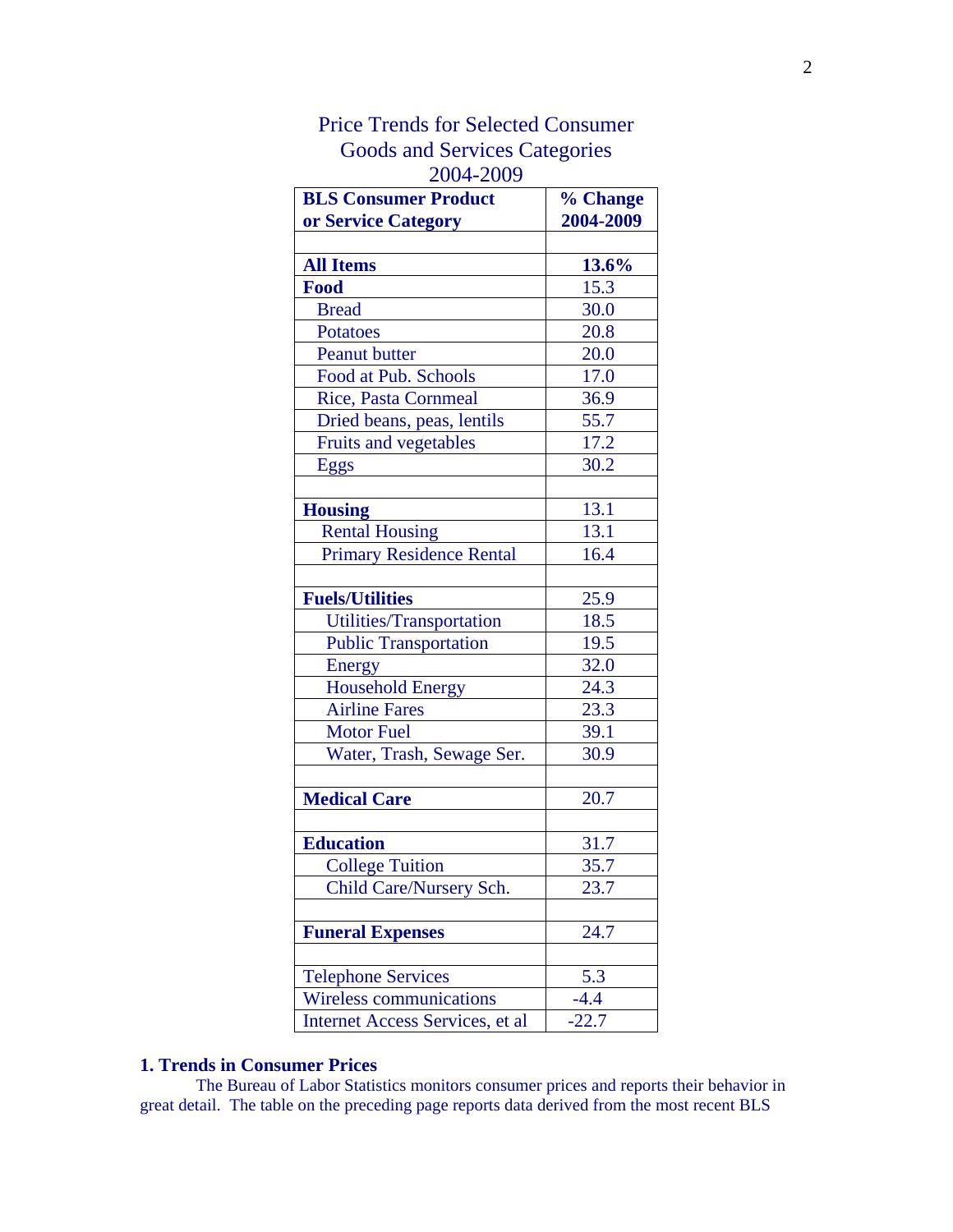Report. $^2$ The data speak for themselves. Prices for most goods and services have increased in the past five years, some more so than others, and a few (wireless communications services and Internet access services including electronic information services) have actually declined.

 Consumer prices overall have increased more than 13%; food prices are up more than 15%; housing is up over 13%; fuels and utilities are up more than 25%; medical care up more than 20%; education expenses are up nearly a third; and, funeral costs are up more than 25%. Except for families whose income has grown substantially in the past five years, these goods and services are increasingly "unaffordable." There are some notable outliers in the BLS CPI data. These include only modest increases in telephone service prices (prices increased in nominal terms but have declined in real terms and relative to the CPI); actual rate declines for wireless communications services (down 4.4% in nominal terms); and, sharply declining prices for BLSdefined, internet access services (including information services).

### **2. Trends in DSL and Cable Broadband Rates**

Although the BLS data suggest that the trend in prices for access to communications services is more encouraging than for consumer goods and service generally and for specific consumer budget items, they do not break out broadband access services specifically. Fortunately, a recent academic study from Northwestern University contains sample data that adequately characterizes price change for both telco provided DSL and cable modem services over the 2004-2009 timeframe. The Greenstein and McDevitt study estimates that DSL rates rose by .8% and cable broadband rates (including those provided via fiber connections) rose 5%.<sup>[3](#page-2-1)</sup>

| 2004-2009 Average Rates and Cents per Bit per Second |         |           |           |  |
|------------------------------------------------------|---------|-----------|-----------|--|
| 2004                                                 | 2009    | Change    | % Change  |  |
|                                                      |         | 2004-2009 | 2004-2009 |  |
| \$58.11                                              | \$58.61 | \$.50     | $.8\%$    |  |
| 1,959                                                | 3,616   | 1,657     | 85%       |  |
| 0.0296                                               | 0.0162  | $-0.0134$ | $-45.2%$  |  |
|                                                      |         |           |           |  |
| \$48.86                                              | \$51.35 | \$2.49    | 5%        |  |
| 3,341                                                | 6,002   | 2,661     | 80%       |  |
| 0.0146                                               | 0.0085  | $-0.0061$ | $-41.7%$  |  |
|                                                      |         |           |           |  |
|                                                      |         |           |           |  |

**DSL and Cable Services 2004-2009 Average Rates and Cents per Bit per Second**

Source: Greenstein and McDevitt

 $\overline{a}$ 

Economists and policymakers have long recognized the difficulties of measuring price changes for a good or service that is increasing in quality or consumer value over time. Failure to adjust definitions or measures of output results in overestimates of "real" price changes and the cost of living. A frequent example is the substantial increase over time in the price of light bulbs (the name assigned to the illumination devices attached to electrical circuitry) accompanied by a

<span id="page-2-0"></span><sup>&</sup>lt;sup>2</sup> CPI Detailed Report: Data for January 2010, available at  $\underline{http://www.bls.gov/cpi/cpid1001.pdf}$ .<br><sup>3</sup> Shane Greenstein and Buen McDovitt, "Evidence of a Modest Price Dealine in US Broedband S

<span id="page-2-1"></span><sup>&</sup>lt;sup>3</sup> Shane Greenstein and Ryan McDevitt, "Evidence of a Modest Price Decline in US Broadband Services," Working Paper #0102, Center for the Study of Industrial Organization at Northwestern University, January 2010, Tables 3a and 3b. The data used in this study are derived from surveys by Point Data and adjusted by Greenstein and McDevitt who explain potential inaccuracies in the data set and their modifications to it. We agree and note that our reading of data from other sources suggests some potential inaccuracies. Those should have minimal impact on impressions drawn from our estimated changes in prices per bit per second.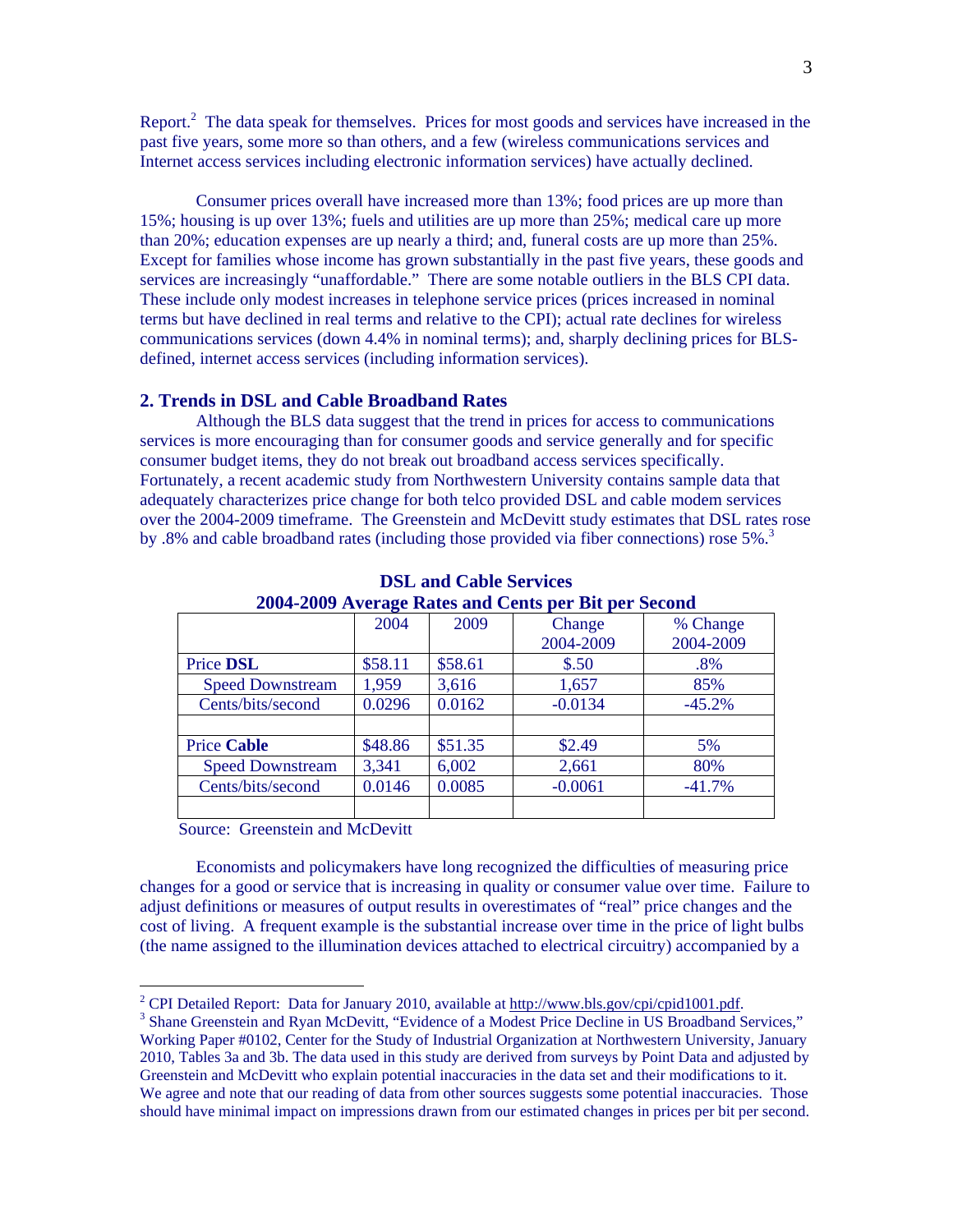dramatic reduction in cents per lumen-hours.<sup>4</sup> Although the sticker price per bulb is higher, consumers get more value per dollar spent since the increase in the bulb's lifetime exceeds the increase in its price.

In this regard, a bonus, a very welcome bonus, from the Greenstein/McDevitt study is the data they derive on price per unit of broadband throughput – a good indicator of the added value consumers derive from their broadband service provider. Consumers are getting more bang for their broadband buck and the Greenstein/McDevitt study provides an estimate. In addition to changes in monthly charges for DSL and Cable Modem based broadband services, the table above reports the Greenstein/McDevitt estimates of the average increases in speed (measured in bits per second) enjoyed by consumers. And, on that measure, consumers are enjoying lower real rates – in excess of a forty percent reduction -- measured by cents per bit per second of downstream data flows. Analogously, a similar situation would be reflected if the price of a "gallon" of gasoline was modestly increasing over time, but concurrently consumers were getting 80% more ounces or three additional quarts per "gallon." Quality or content changes require redefinition of the unit of output for which prices are being tracked.

We hasten to add a related point here. Advocates for greater government involvement in broadband markets place great stock in international comparisons of broadband development. As with comparison of apples to oranges, the results depend very much on which of their respective, and numerous, characteristics we choose for comparison. The most authoritative economic analysis to date of various ranking schemes concludes: "The declining rank of the U.S. is primarily a statistical anomaly having little to do with broadband investment or adoption. The change in rank is due to differences in household sizes across countries, changing methods of counting broadband connections across countries, and simple regression to the mean."<sup>[5](#page-3-1)</sup>

 According to OECD data, the US leads OECD countries and others in several different measures of investment. And, other expert studies rank the US first, second or third when alternative indexes of Internet readiness or connectedness are utilized.<sup>[6](#page-3-2)</sup> Our point here is not so much to "pick a rank" for US Internet performance among other nations, but to caution as to the limited analytical value or policy relevance of such rankings. The recent FCC National Broadband Plan was quite complimentary about US broadband performance and, notably in this context, did not emphasize the widely-quoted but increasingly discredited OECD rankings of broadband penetration.

### **3. Broadband Rates and Market Power**

All the foregoing would be interesting, but with different policy implications if price changes for telecom and cable broadband service providers were shown or suspected to be the product of market power and thereby contributing to monopoly returns. The table below, based on data taken from annual reports to the SEC, refutes any such fear or claim. Based on audited data, the table shows that returns (measured by profit margins or return on invested capital) for

 $\overline{a}$ 

<span id="page-3-0"></span><sup>&</sup>lt;sup>4</sup> William Nordhaus, "Do Real-Output and Real-Wage Measures Capture Reality?" The Economics of New Goods, Timothy F. Bresnahan and Robert J. Gordon (eds.), NBER Studies in Income and Wealth, No. 38. While the price of light bulbs has increased over the years, the cost to consumers measured in cents per thousand lumen-hours has declined by a factor of about 22: "…price indexes miss much of the action during periods of major technological revolution." At p. 39.

<span id="page-3-1"></span><sup>&</sup>lt;sup>5</sup> Scott Wallsten, "Understanding International Broadband Comparisons," Technology Policy Institute, May 2008 at p. 17.

<span id="page-3-2"></span><sup>6</sup> Wallsten at 33-34.